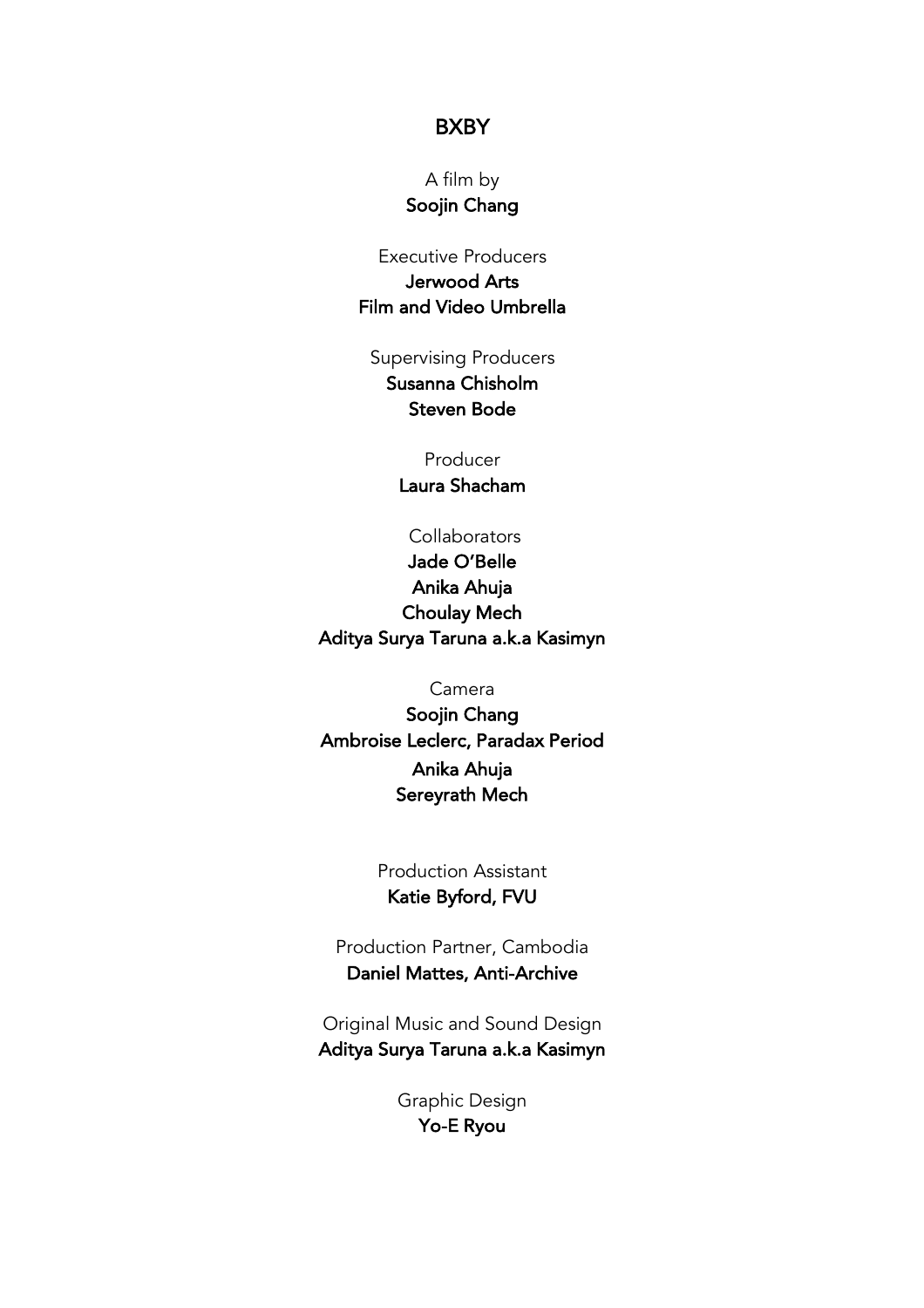Sound Mix Dominic Clare

## Colourist Faith Millin

Assistant Colourist **WASH** 

Production Accountant Sophie Luard, FVU

Special Thanks Yeajin Angela Chang Georgie Rei-n Lo Dr. Lotte Strøbech Dr. Lucy van de Wiel Dr. Undine Sellbach Dr. Lynn Turner Kodwo Eshun Claricia Parinussa Johanna Gibson Niall Rowantree Elsie Mitchell and Derek Scanlan, Mangersta Croft Holidays

## Film and Video Umbrella

Steven Bode Katie Byford Susanna Chisholm Jade Desumala Mike Jones Jonathan Stubbs

## Jerwood Arts

Harriet Cooper Sarah Gibbon Lilli Geisendorfer Louis Jones Mirren Kessling Kaya La Bonte-Hurst Clíona Malin Jon Opie